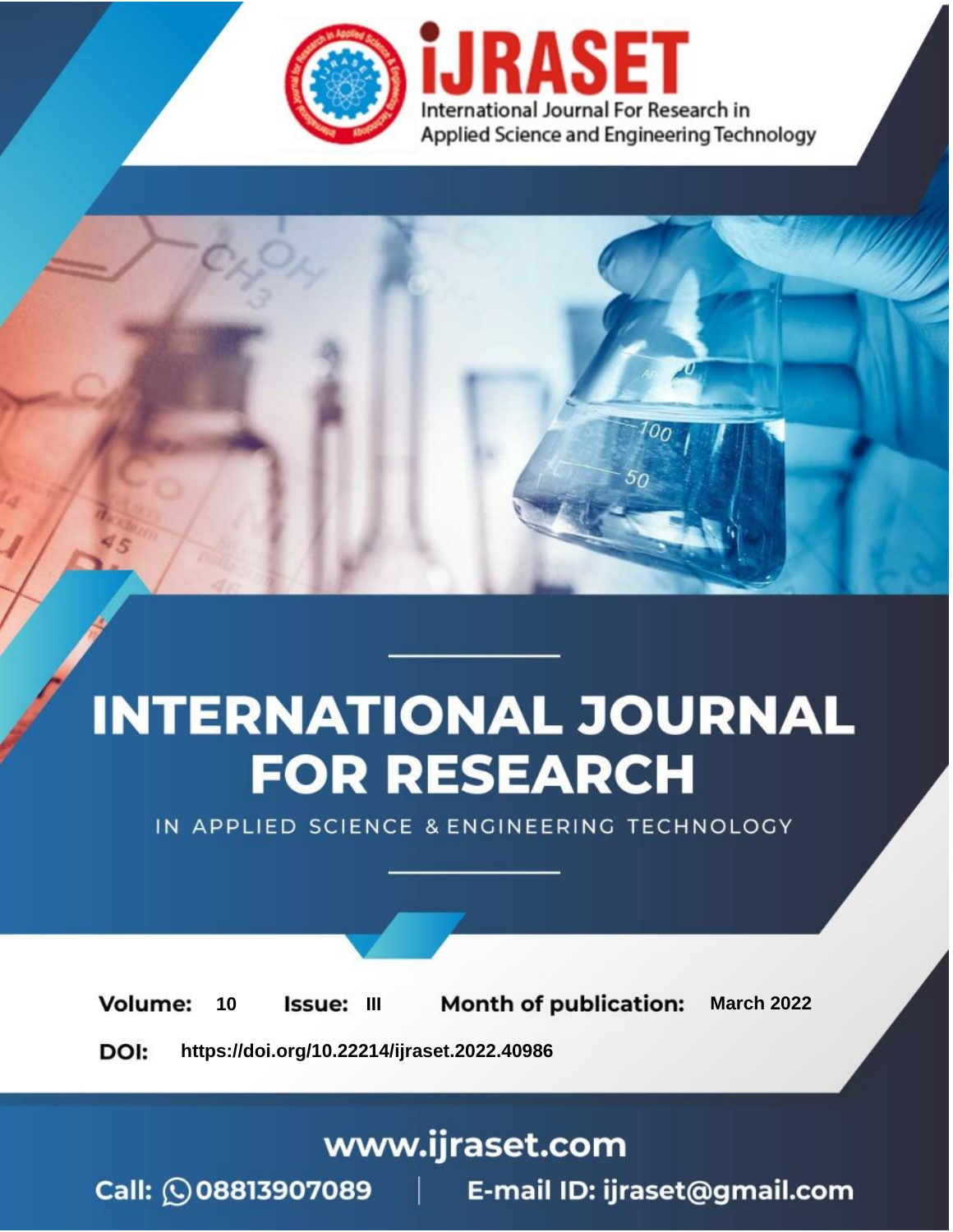

### **Laser Based Smart Security Apparatus Using Arduino**

Vipul Goel<sup>1</sup>, Rishabh Varshney<sup>2</sup>, Saksham Parashar<sup>3</sup>, Sahil Ali<sup>4</sup>, Pravesh Singh<sup>5</sup>

*1, 2, 3, 4, 5B. Tech Student, Department of Electronic and Communication Engineering, KIET Group of Institutions, Ghaziabad, UP,*

*India*

*Abstract: Our paper deals with the plan and execution of a LASER based smart security system for discovering burglar. The principal edge of using the Laser system is that the burglar is unmindful of the fact that a security system is fix in the entry points like doors and windows since laser rays can travel long distances and are almost imperceptible. When someone go through the laser ray the circuit senses the cutoff and stumble the alarm. The alarming sound does not stop until someone turns it off manually after scrutnizing. It is one of the most economical security apparatus that can be used for indoors as well as outdoors. This apparatus centre of attention is on sending a photo of the burglar into the registered email address for sustainable verification with the help of LDR and WIFI module. It is quite competent and need very minimal power. Important terms: Arduino, LDR module, WIFI module, Piezo buzzer, message alert, laser module security*

#### **I. INTRODUCTION**

Researches across the world are using improved technology to find a solution of trespassing and thefts. When talking of home automation and security, laser based security system has always been considered as one of the easiest and cheapest form of implementation. Researchers from Bangladesh have designed a laser based security system for inland agriculture such as prawns and shrimps. Here, the number of laser beams barred is decided by LDRs which are in turn connected to Arduino board. The Arduino Board is programmed in such a way that it will take decisions whether to send an alert to a desired number. Laser rays go long distances without scattering and are almost invisible so this characteristic can be used to build an invisible boundary of a sensitive area. If anyone wants to build such an area with a single beam, mirrors can be used which will reflect the beams accordingly. This has a low energy consumption and gives high performance. Laser security systems are useful in high command security places and the installation process is also very easy. Security of home and personal possessions is a major lookout now. With increasing intrusion and thefts, companies are investing a considerable amount of money on home security. Thus, to handle these problems, light dependent resistors are used as the main component in the laser based security systems. Researchers from Malaysia have developed a multilevel home security system which consist of different sensor nodes as input elements while the output elements respond to the signals received from input elements. The sensor nodes include an alarm, presence detecting circuit and a camera. The idea of securing the border from illegal entries, smuggling of weapons has also been coined. This is achieved by implementing advanced technologies like object detection, object identification, distance sensing and activity tracking. In case the microcontroller senses any kind of intrusion, it will send an SMS message to the registered mobile number. The microcontroller can also switch on and off the electrical appliances in the house according to the SMS message received from GSM modem of the user. Researchers from China have developed a system using WSN and GSM technology. It can detect theft, fire, leaking of gas and send message to the owner. The hardware consists of single chip C5081F310, wireless receiving and sending chip CC1100 and Simens TC35 GSM module. Employing sensors like PIR, Sensor camera, GSM for detecting the presence of intruder becomes very expensive when integrated with LCD panel or camera. Thus, researcher Suresh.S and his team have an affordable Home Automation System by employing PIR, temperature and humidity sensors to sense change in motion, temperature and humidity. Here, all the activities are maintained by Atmega microcontroller. During any intrusion, the owner of the house is informed by sending a text message through GSM module.

#### *A. Arduino Uno Microcontroller*

#### **II. IMPORTANT COMPONENTS**

Arduino Uno is a microcontroller based on ATMEGA 328p. It consists of 14 digital input/output pins, 6 analog inputs, a 16 MHz quartz crystal, ICSP header, reset button, USB connection and a power jack. A microcontroller is programmed using C and C++ language. It provides a low cost, easy way to implement, reliable approach for professionals to create devices which interact with environment using sensors and actuators. Such devices include small robots, motion detectors and thermostats. Programs written in Arduino integrated development environment is known as sketch. Sketches are saved on computers using the file extension .ino.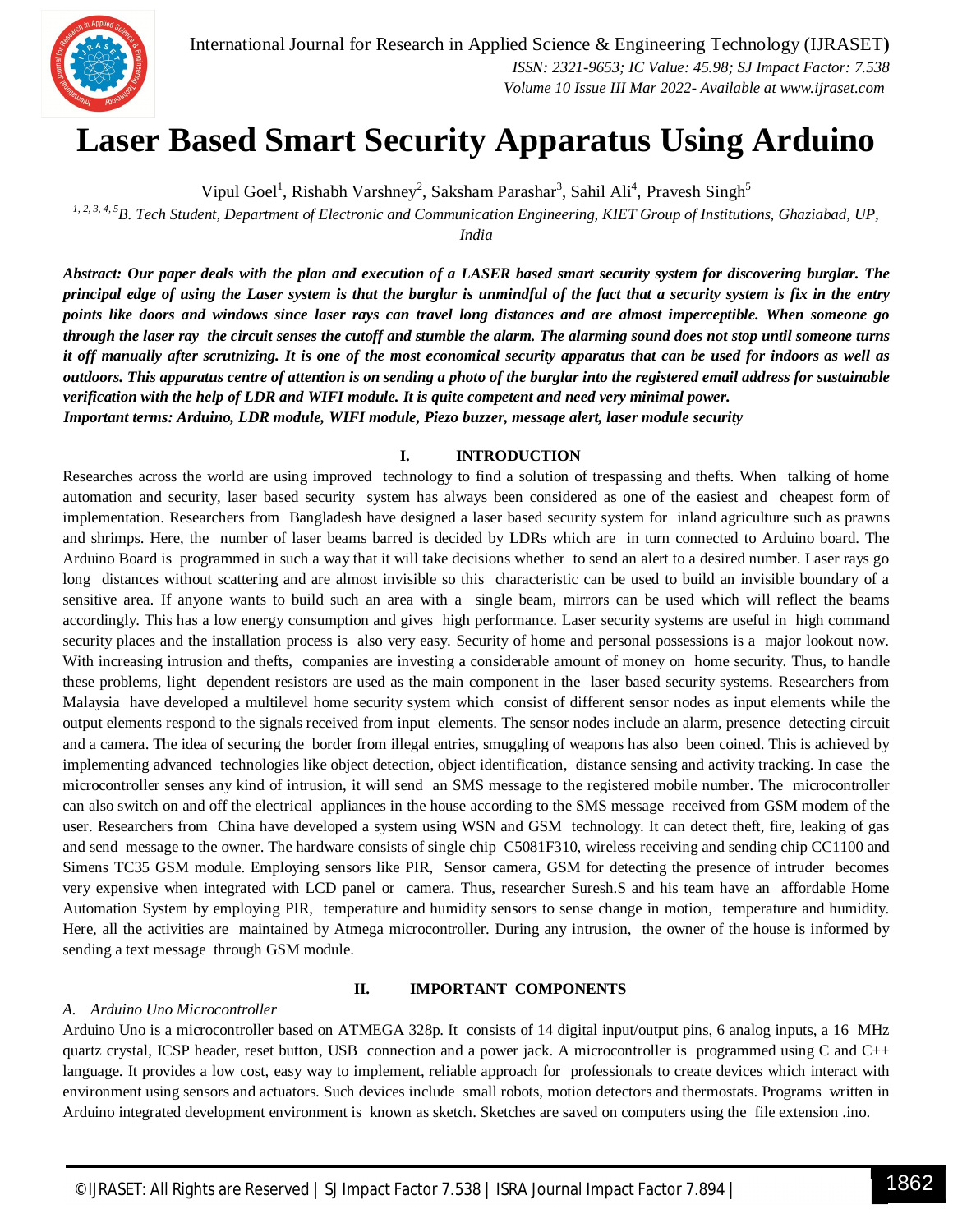

#### *B. Laser Ejecter Module*

Laser is a device that emits light using a process called optical amplification which is based on stimulated emission of electromagnetic radiations. Laser is a red light which has a wavelength of 650nm. The working voltage is 3-5V DC and working current is less than 25mA. It is used in various fields which consists of military, medical and technological spheres. Lasers emit light coherently. Spatial coherence enables laser beams to stay narrow over long distances which facilitates them to be used as a laser pointer. Lasers may also exhibit temporal coherence due to which they have a narrow spectrum.

#### *C. LDR Module.*

LDR is a light dependent resistor where the resistance of photo resistor decreases with the increasing intensity of incident light. It is used in the detection and measurement of intensity of light. It consists of both analog and digital output pins. It also possesses a potentiometer knob that can be regulated to alter the sensitivity of LDR towards light. The operating voltage of LDR is 3.3V-5V. There are various applications of LDR which include lighting switch, camera shutter control LDR controlled transistor circuits. LDR receivers can be interfaced with Arduino boards to get the desired results.

#### **III. METHODOLOGY**

It is a simple prototype which ensures proper safety and security of the house. The prototype constitutes an Arduino UNO microcontroller, a loud piezo buzzer, few connecting wires, an ESP WIFI module for internet access, a spy cam, a laser emitter module, a receiver LDR module and lastly a DC adapter for power source.



Figure.1. Schematic diagram of the proposed algorithm

With the help of the microcontroller we create a laser circuit using the laser emitter module and LDR module.



Figure.2. Hardware configuration of laser system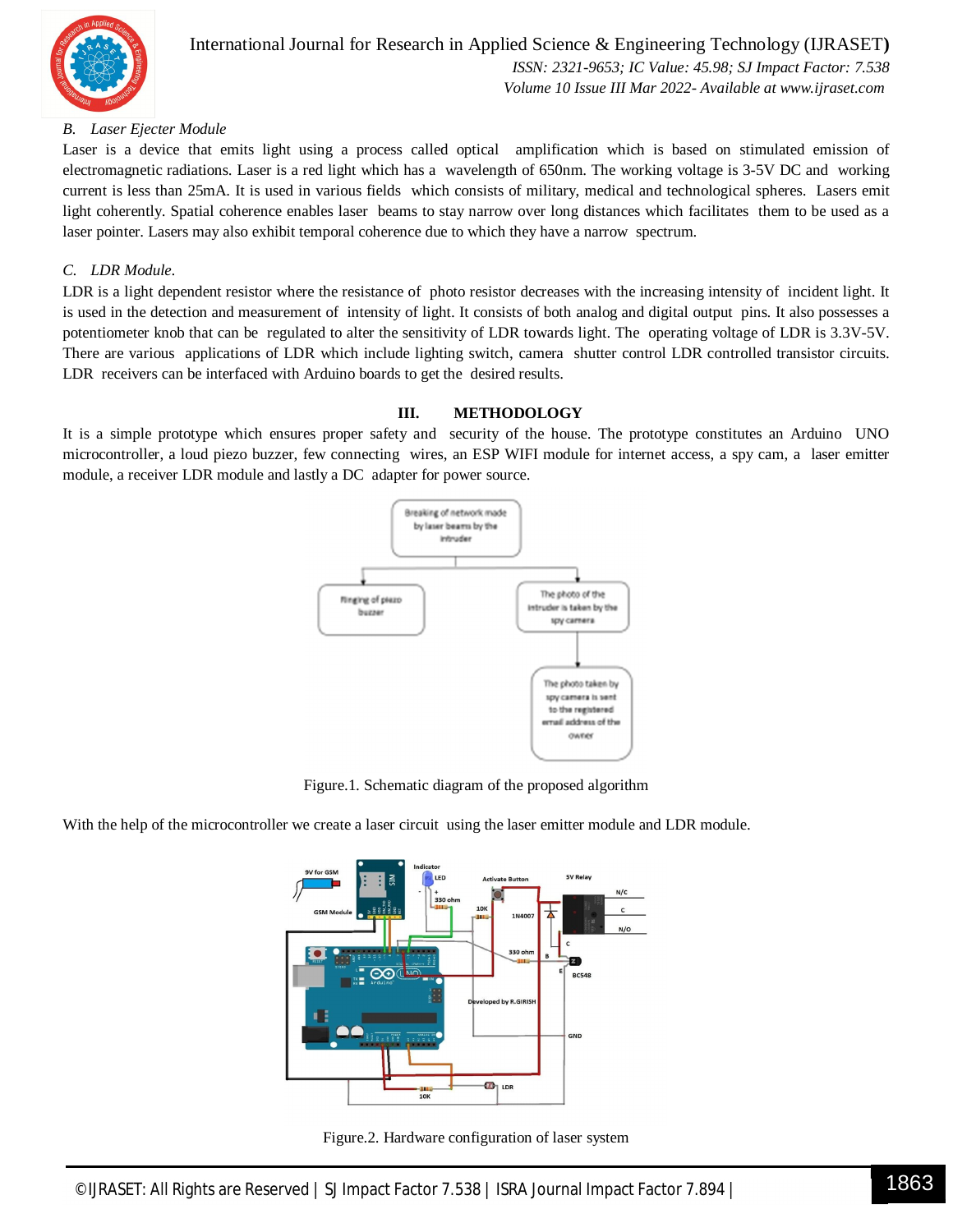

Simply the emitter emits the laser line and the LDR receives the bright striking laser light.



Figure.3. The setup of the main circuit

As per his/her convenience the laser line can be extended with the help of small mirror pieces, as mirror perfectly reflects laser lines. Like this the entire area of a door or a window or specific stealthy entry points can be covered with multiple reflecting laser lines emitted from a single source.



Figure .4. The laser ray is discontinued by theintruder.

As soon as an intruder tries to enter the monitored entrance, the laser circuit breaks and a loud buzzer starts buzzing very loudly with just a delay of a few nanoseconds.

Then a fixed spy camera takes the photo of the intruder and sends it to the registered email address for valid proof. This whole algorithm runs with the help of a few computer codes written in C language. The input voltage for the hardware is only 12V, hence it is very cost efficient and user friendly. This little device can be installed in any of the important rooms of an institution, for example the examination cell, the director's office, special laboratories which requires permission and many more. This device can work flawlessly and in future it can be proved as a smart choice for home security.

#### **IV. CONCLUSION**

This is our first approach towards innovation in home automation using laser technology. This is a user friendly, low cost and robust system which runs using few lines of codes. The concept is easy to implement in offices, industries, apartments and restricted areas. The results procured are encouraging, yet many improvisations may be included to increase the accuracy of the system.

#### **REFERENCES**

- [1] Sopan Sarkar, Ariful Islam, "LASER Based Security System Using Wireless Sensor Network and GPRS/GSM Technology for Inland Aquaculture in Bangladesh", 2016 5th International Conference on Informatics, Electronics and Vision (ICIEV)
- [2] Diponkar Paul, Md. Shohel Rana, Md. Mokarram Hossain, "A preview on experimentation on Laser security system", IRACST Engineering Science and Technology: An International Journal (ESTIJ), ISSN: 2250-3498, Vol.2, No. 2, April 2012
- [3] Jr Hung Guo, Kuo Lan Su, Song Hiang Chia, "Development of The Multi-Level Fusion based Security System", Applied Mathematics & Information Sciences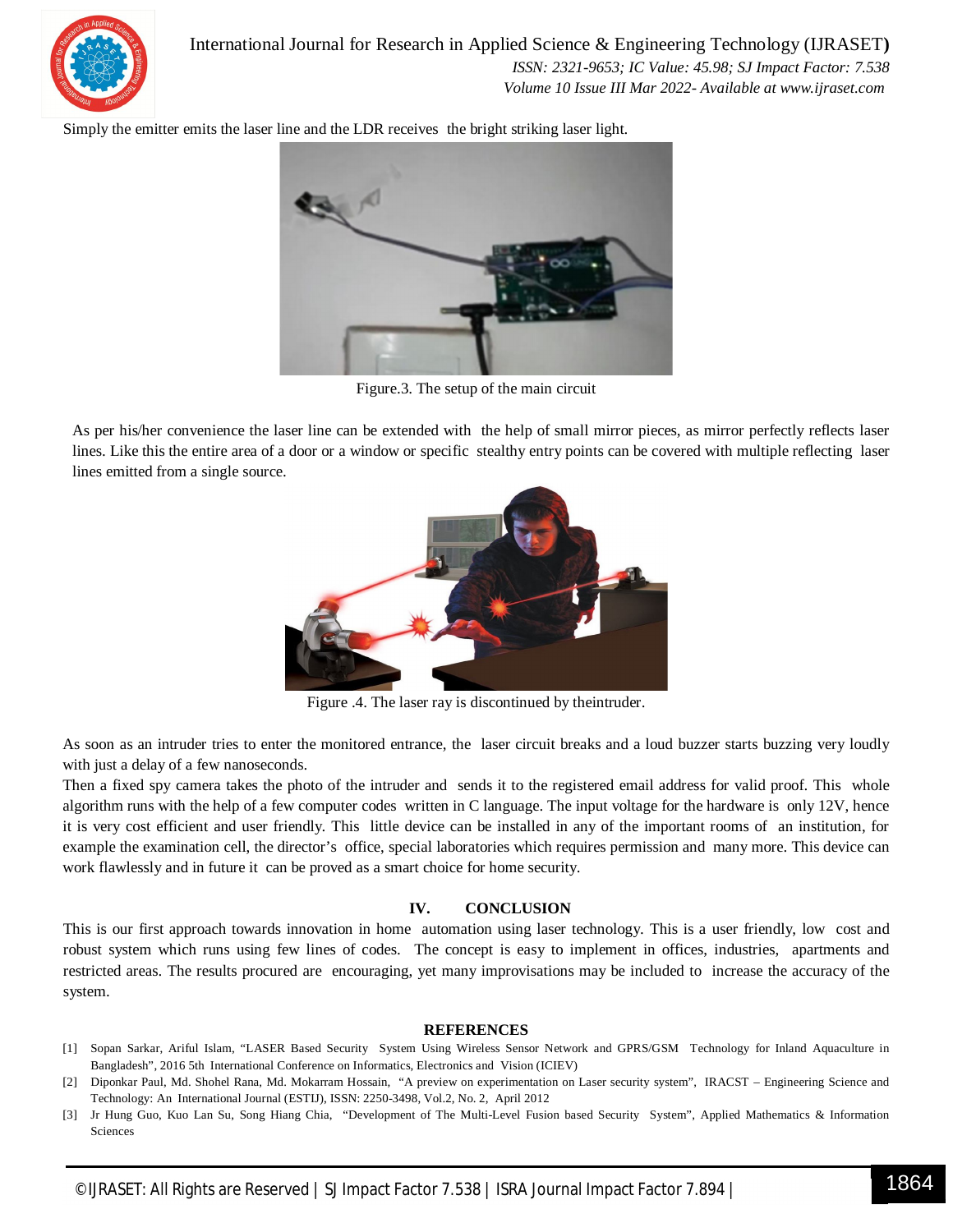#### International Journal for Research in Applied Science & Engineering Technology (IJRASET**)**



 *ISSN: 2321-9653; IC Value: 45.98; SJ Impact Factor: 7.538*

 *Volume 10 Issue III Mar 2022- Available at www.ijraset.com*

- [4] Mohd. Saifuzzaman, Ashraf Hossain Khan, Nazmun Nessa Moon, Fernaz Narin Nur, "Smart Security for an Organization based on IoT", International Journal of Computer Applications Volume 165 – No.10, May 2017
- [5] Sarvesh Suhas Kapre, Saurabh Sahebrao Salunkhe, Rohan Manoj Thakkar, Akshay Prakash Pawar, Omkar Ashok Malusare, "Advanced Security Guard with PIR Sensor for Commercial and Residential use", International Journal for Advance Research in Engineering and Technology
- [6] Huiping Huang, Shide Xiao, Xiangyin Meng, Ying Xiong, "A Remote Home Security System Based on Wireless Sensor Network and GSM Technology", 2010 Second International Conference on Networks Security, Wireless Communications and Trusted Computing
- [7] Suresh.S, J.Bhavya, S.Sakshi, K.Varun and G.Debarshi, "Home Monitoring and Security System", ICT in Business Industry & Government (ICTBIG)
- [8] Sruthy S, Sudhish N George, "WiFi Enabled Home Security Surveillance System using Raspberry Pi and IoT Module", Signal Processing, Informatics, Communication and Energy Systems (SPICES), 2017 IEEE International Conference
- [9] A. Beatrice Dorothy, Dr. S. Britto Ramesh Kumar, J. Jerlin Sharmila, "IoT based Home Security through Digital Image Processing Algorithms", World Congress on Computing and Communication Technologies (WCCCT)
- [10] Jasmeet Chhabra, Punit Gupta, "IoT based Smart Home Design using Power and Security Management", 2016 1st International Conference on Innovation and Challenges in Cyber Security (ICICCS 2016)
- [11] Nitin Srivastava, Neeraj Gupta, Bittu Verma, Prashant Tiwari, Lakshay Verma, Manjeet Kaur, "Border Security System", International Journal on Recent and Innovation Trends in Computing and Communication